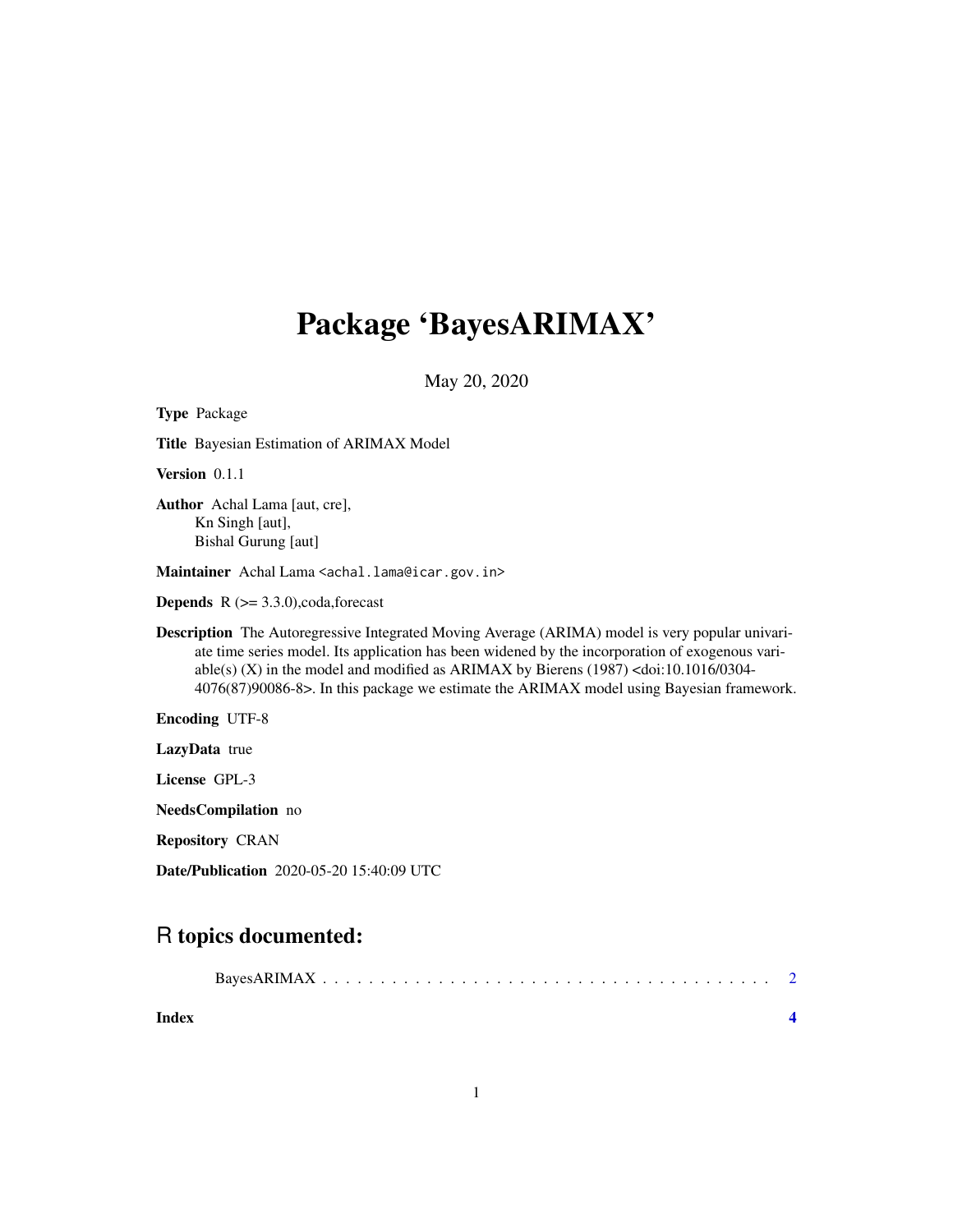<span id="page-1-0"></span>

#### Description

The Autoregressive Integrated Moving Average (ARIMA) model is very popular univarite time series model. Its application has been widened by the incorporation of exogenous variable(s)  $(X)$ in the model and modified as ARIMAX . The details of the model are documented effectively by Bierens (1987) <doi:10.1016/0304-4076(87)90086-8>. In this package we estimate the ARIMAX model using Bayesian framework. We have assumed priors to follow Normal distribution and the posteriors are obtained using Markov chain Monte Carlo (MCMC) algorithm.

#### Usage

BayesARIMAX(Y,X,sd,iter,burnIn,nc,p,d,q)

#### Arguments

| Y      | a univariate time series data                                                                                   |
|--------|-----------------------------------------------------------------------------------------------------------------|
| X      | a univariate or multivariate time series data to be used as covariate or exogenous<br>variable for Y            |
| sd     | sol is the standard deviation of the Normal priors assigned to each parameter.<br>Default value is taken as 10. |
| iter   | iter is the number of iterations for the Markov chain Monte Carlo (MCMC)<br>chain. Default value is 100.        |
| burnIn | burnIn is the number of iterations to be excluded from the estimate of the chain.<br>Default value is 40.       |
| nc     | no is the number of chains used for calculating the diagnostic statistics. Default<br>value is 2.               |
| p      | p is the order of AR parameter of ARIMA model. Default value is 1.                                              |
| d      | d is the order of differencing used for making the series sationary. Default value<br>is 1.                     |
| q      | q is the he order of MA parameter of ARIMA model. Default value is 1.                                           |

#### Details

The Autoregressive Integrated Moving Average (ARIMA) model is very popular univariate time sereis model. The details of the model along with its implementation using R has been well documented by Shumway and Stoffer (2017) <https://doi.org/10.1007/978-3-319-52452-8> Its application has been widened by the incorpoartion of exogenous variable(s)  $(X)$  in the model and modified as ARIMAX.In this package we have estimated this model using Bayesian technique. Metropilis-Hasting algorithm is used to generate the posterior density of the model parameters. Normal distribution is used as priors for each parameter of the model following Fioruci et al., (2014).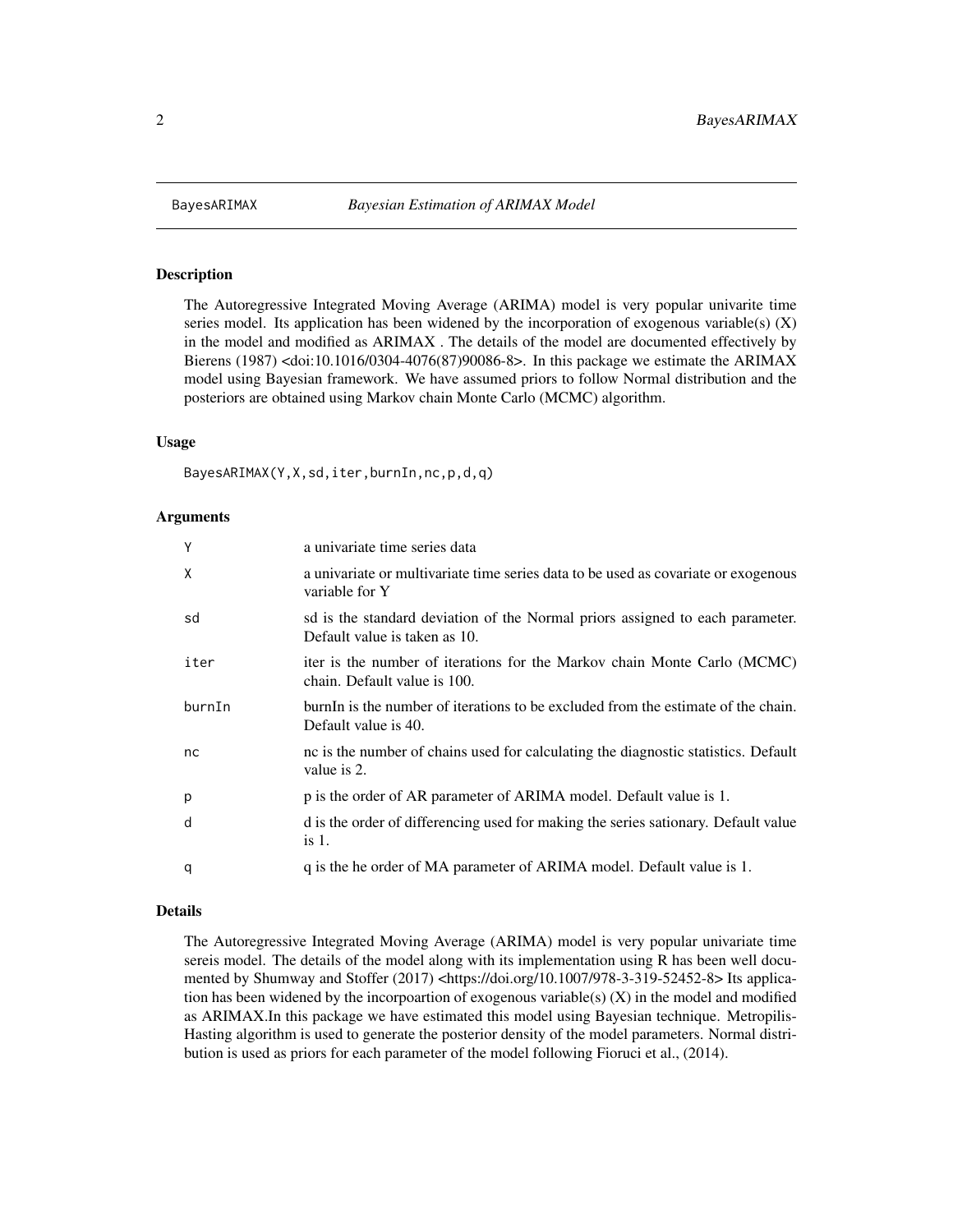# BayesARIMAX 3

# Value

It returns the Bayesian estimates of the ARIMAX model.

#### Note

This package cab be used to analyse ARIMAX model using Normal priors for the parameters. The users need to identify the tentative ARIMA model by themselves.

### Author(s)

Achal Lama,Kn Singh and Bishal Gurung

# References

Bierens, H.J.(1987)<https://doi.org/10.1016/0304-4076(87)90086-8> Fioruci et al.(2014)<https://doi.org/10.1080/02664763.2013.839635> Metropolis et al.(1953)<https://doi.org/10.1063/1.1699114> Shumway, R.H. and Stoffer, D.S.(2017)<https://doi.org/10.1007/978-3-319-52452-8>

# See Also

arimax,arima

# Examples

```
set.seed(121)
Y <- arima.sim(list(order = c(1,1,1),ar=0.7,ma=0.4), n = 49)X=rnorm(50,4,1)
BayesARIMAX(Y,X)
```